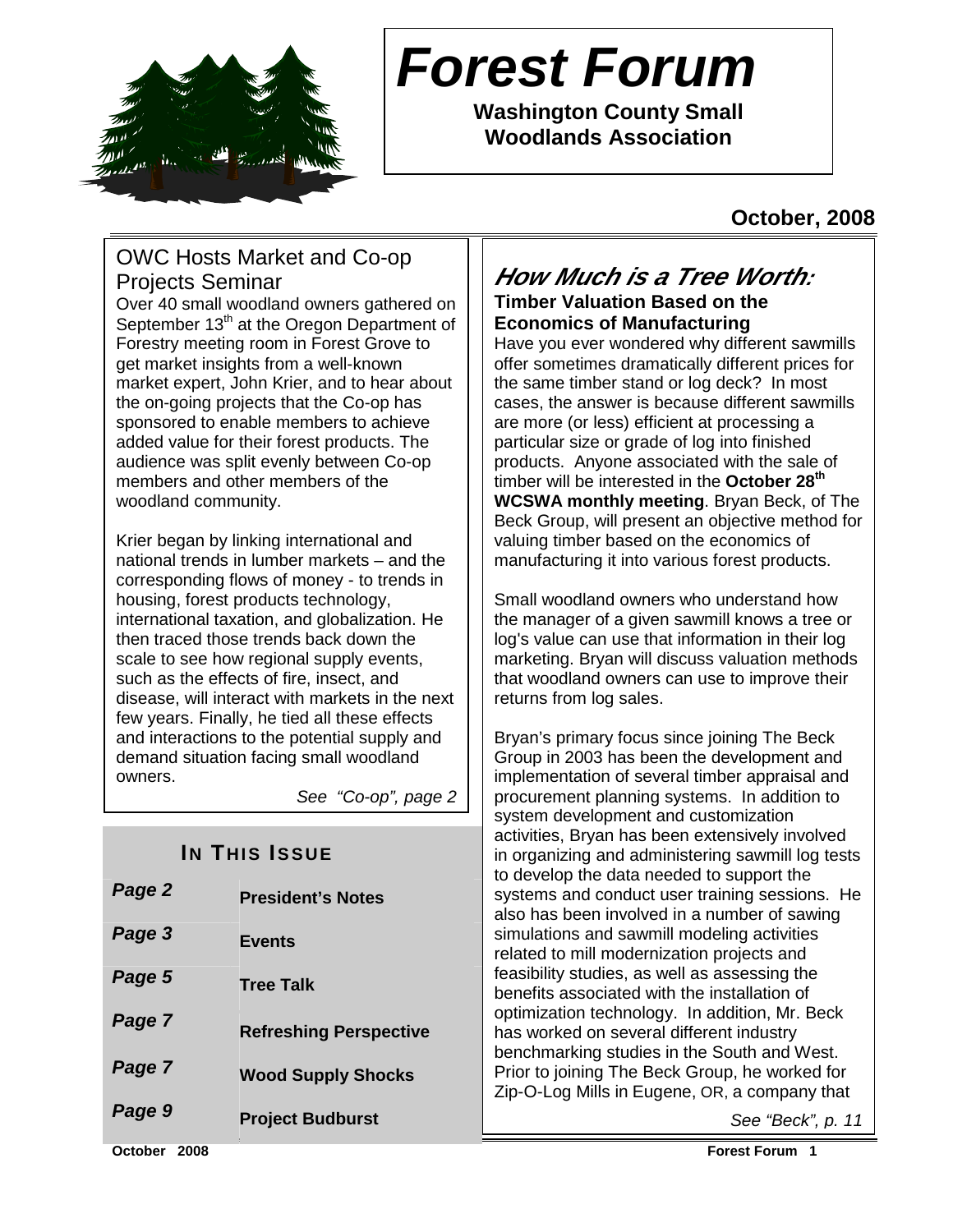# **Notes from the President by Dallas Boge**

It's almost here! The American Tree Farm System annual convention is scheduled to start on the 16<sup>th</sup> and culminate on the 18<sup>th</sup> with a field day at Anne and Richard Hanschu's tree farm on Parson Road in the Gales Creek valley. Many, many of us are involved as attendees and volunteers for this big day. Volunteer day last month saw most volunteers being coached and toured around the tree farm to see what will transpire on the 18<sup>th</sup>. It will be truly stupendous! If you are not already an attendee or volunteer and have not registered for the day, come to Banks Elementary School and ride the bus to the tree farm that day. It is too late to register and buy a lunch, so bring your own. You will register as you get on the "speeder" (bus). Buses leave every half-hour beginning at 9:30 a.m. DO NOT EVEN THINK ABOUT DRIVING TO THE TREE FARM THAT DAY. There is no available parking at the tree farm.

Anne and Richard have had over a year to think about and prepare for this event. Their tree farm is truly groomed to the nth degree. The roads are graveled and the sides mowed neatly. New foot trails have been spread with wood chips, many of which they produced themselves. Culverts have been added and extended, road grades re-cut and rocked and foot bridges installed. I haven't seen their wood splitter, but in examining their neatly-stacked woodpile, I think that their splitter has a die which splits all wood into half-round pieces all the same size and sprays them with a coat of bark on the round side!

 Every year the chapter holds elections for officers and two of the six directors. This year Wendell Walker and Art Dummer's director's terms expire. Anyone interested in running for any of the offices should contact me no later than the end of October. If you would like to get more involved in the chapter's activities, working on any of the committees is a good way to "get your feet wet". There is a complete list of committees in the September issue of Forest Forum.

Those of us who harvest Christmas trees and tree boughs are about to get very busy. The trees could use a good drink of water before harvesting, as well as a killing frost.

From the "it sounds too weird to be true" area, at another county's recent meeting on western red cedar, which a few of you attended, the following technique for preventing deer browse was shared by one of the straight-faced members. All names and the county name shall remain anonymous to protect the innocent. The person sprays the upper one-third of young cedar trees with RUUD blue marking paint and claims to have great success on the person's property. For what it's worth.

That's all for now.

# Dallas

#### **"Co-op"**, **continued from page 1**

The Co-op Coordinators then described on-going Co-op projects: added value firewood marketing, special milling of small quantities of logs, non-commodity species, leveraged purchasing of supplies needed by woodland owners, and potential projects that the Co-op is working on, such as distilled aromatic oils and other non-timber forest products.

The Co-op has increased membership by almost one-quarter, and member acreage by almost 200 percent, since the beginning of the year. Increased membership and acreage increases the leverage of the Co-op in opening up new marketing opportunities and other member benefits.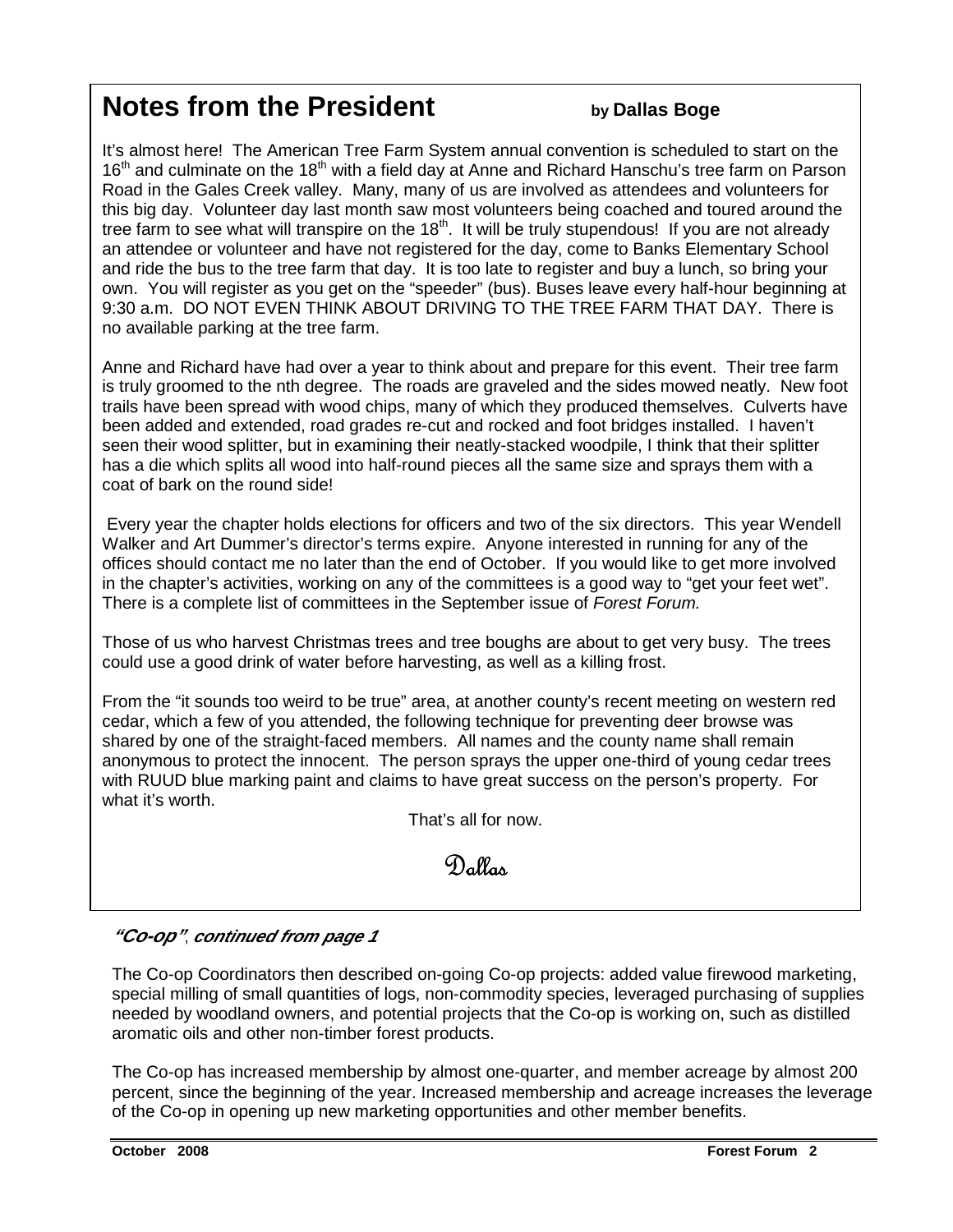#### **WCSWA Leadership President – Dallas Boge; 503-357-7688 Vice-President** – **Jim Brown; 503-284-6855 Secretary-Treasurer – Bob Shumaker**; 503-324-7825 Board of Directors: Dick Courter; 503-297-1660 Art Dummer; 503-357-4258 Tom Nygren, 503-628-5472 Neil Schroeder; 503-628-2344 Bonnie Shumaker – 503-324-7825 Wendell Walker, 503-353-0328  **Legislative Committee Chair:**  Ron Larson; 503-775-3223

**WCSWA Website** www.wcswa.org **Website Manager: Kathy Scott** Contact Tom Nygren for web postings and information.

**Forest Forum Newsletter Editor:** Tom Nygren 503-628-5472 e-mail: tnygren@juno.com

#### **The Tree Farm Tradin' Post**

 for tools, equipment, property, or materials? You can place a free advertisement in Forest Forum. A free service to our members: List tree farm items/land to buy, sell, or trade. Contact Tom Nygren, 503-628-5472. Got a tool or piece of equipment you don't need any more? Or maybe you are looking Another way for tree farmers to help each other! (3 month limit)

**For Sale** Wood Stove, perfect for work shop, storage room, game room, or retreat cabin. Kodiak brand, 17" X 28" firebox with side opening. \$150. John Helmer, 503-222-4614.

# **Event Calendar**

**October 16-18 National Tree Farm Convention, Portland.** Field Day at the Hanschu's Little Beaver Creek Tree Farm on Saturday, October 18. The convention will be open to family forestland owners, both members and non-members of the American Tree Farm System, as well as industry professionals and others interested in forest land management. For more details, visit the website at: **http://www.treefarmsystem.org/cms/pages/73\_1.html**

> **28 WCSWA Meeting** – Marketing Small Woodland Products, by Bryan Beck of The Beck Group, a consulting firm.

**November 18 Annual Awards Banquet –** Jennings McCall Center, Forest Grove. Speaker: Jim Cathcart, Forest Resource Trust Manager, Oregon Department of Forestry Social hour begins at 5:30 p.m. Details to follow in November newsletter.

**December No Meeting Scheduled** 

#### **Starker Lecture Series now available in streaming video**

The role of planted forests in the Pacific Northwest and how they can meet societal demands in a dynamic environment was the theme of a series of lectures that concluded last spring at Oregon State University.

The entire lecture series is now available from OSU via streaming media by visiting: http://starkerlectures.forestry.oregonstate.edu/2008series.html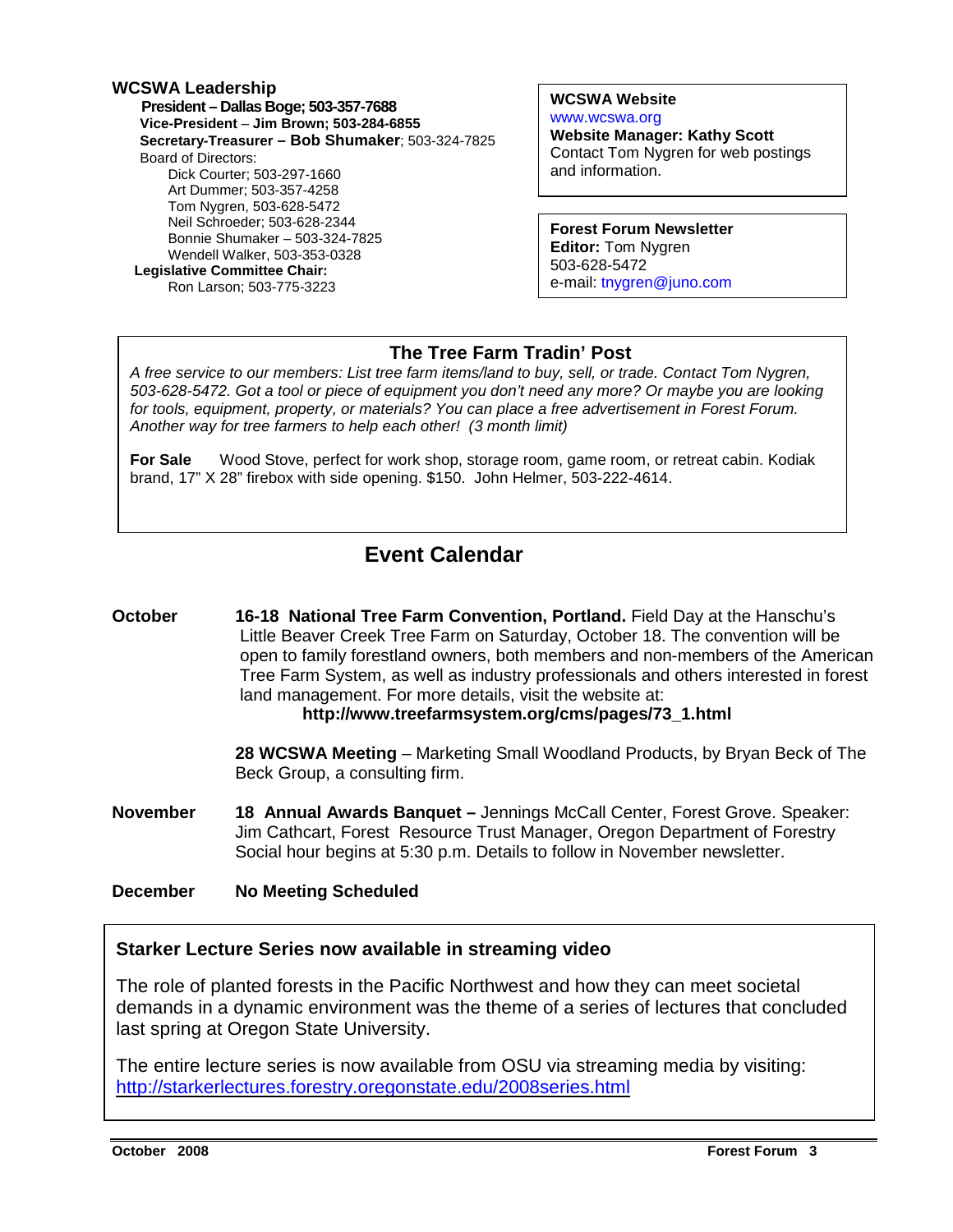#### **Question of the Month**

**How can you get the preferred sort specifications that mills have in place, such as the array of mills specific preferred lengths and diameters?** 

Answer: The online Oregon Forest Industry Directory (http:// www.orforestdirectory.com/) has log buying specifications for many of the mills. If you go to the home page and click on 'log buyers' in the center column (you can also narrow by species and region), you will see the list of mills. The detailed listing for each firm has a section on species as well as minimum, maximum, and preferred log length and diameter.

**Source: OWIC Newsletter, September 2008** 



# STIMSON'S MANAGED FORES

A landowner assistance program practicing sustainable forestry...

# **ASK US ABOUT...**

• Tree Planting

· The Oregon Forest **Practices Act** 

• How to implement sustainable forestry into your plan

- Thinning Systems
- · The Coastal Salmon **Restoration Initiative**

The Stimson commitment<br>to forest management<br>and the community is a century-long tradition in<br>Northwest Oregon.

## **SERVICES**

· Permitting, unit layout and<br>administration of logging activities

- Marketing of all log sorts
- Selective harvesting and thinnings
- Cost-effective reforestation and<br>plantation maintenance



(503) 357-2131

#### **FOREST MANAGEMENT ASSISTANCE**

We offer management services to<br>private woodland owners. Our ecommendations are based upon your objectives, sound forest<br>management, and value optimization.

The Stimson advantage means that<br>you earn the best possible dollar<br>for your logs and keep more where<br>it belongs - right in your own pocket.

A TRADITION OF QUALITY<br>We are always interested in purchasing land, timber and<br>delivered logs.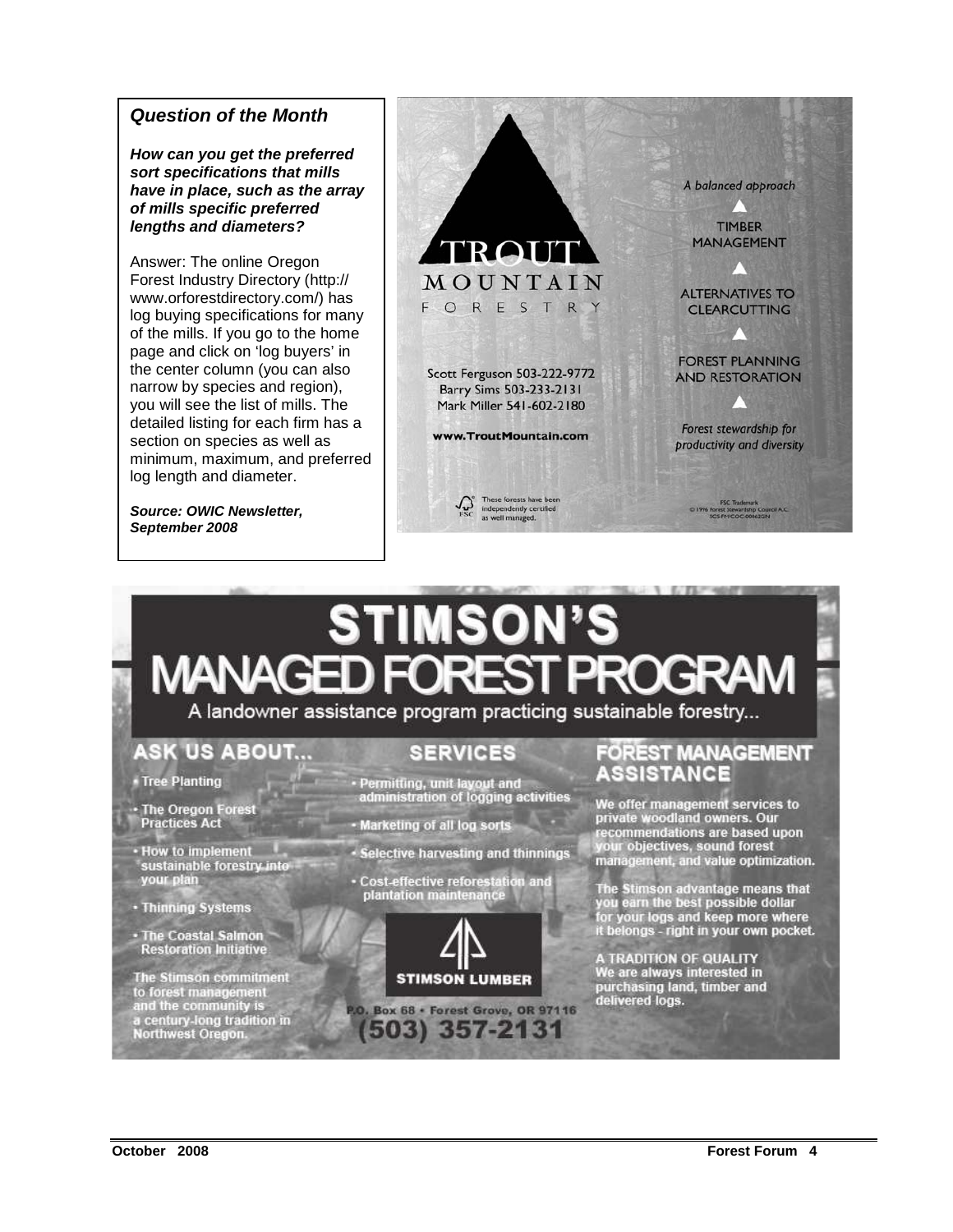# **Tree Talk by Bonnie Shumaker**

Once again, Bob and I have taken a tree-mendous vacation. With travel trailer, Labrador and good friends Dick and Marilyn Enger (Yamhill County tree farmers), we traveled the Olympic Peninsula on highway 101 which circles the Olympic National Park and Forest. We prepared ourselves for the trip with not only the good advice of our favorite AAA travel agent, but with insight from Bob Burns, a Washington state tree farmer who I met at planning meetings for the American Tree Farm National Convention. When he learned we were planning this trip, he informed me he had lived at Quinault Lake for two years working for the Forest Service. He was able to help us pare down the sights to see into the best ones to fit into the eight days we had. One thing we learned before we went is that the west side of the Olympic Peninsula averages from 160-180 inches of rain a year which is very attractive if you are a rain forest. In the two years that Bob Burns lived at Lake Quinault it rained 360 inches! On the east side of the Peninsula along the Straight of Juan de Fuca and Puget Sound the rainfall averages between 15 and 30 inches. This area is in the rain shadow of the Olympic Mountains.

 With all this rain information, we made sure to pack full rain suits. As it turned out, we just have to believe the statistics because we had fantastic weather. Our first stop was for lunch at Quinault Lake Lodge, overlooking the lake. Before leaving this area for three nights at LaPush, we hiked the Big Tree Trail. This was an impressive trail through an old growth forest. With the diameter tape that Dick brought along we measured a big fir at 107"dbh. We also took the short hike to see the world's largest Sitka Spruce which must have earned its claim to fame after Oregon's Sitka Spruce toppled last year. This spruce measured 221.5 dbh and was 209 feet tall with its top broken off. Another day trip in the Hoh River Valley had trees that boasted 150 inch dbh, 270 feet tall and were 500-550 years old.

 The main difference between our forest and what we could see in the managed forests here was how close the trees grew together. With the moisture they get (besides the rain, they estimate another 30 inches of moisture from fog), I guess such a dense forest can still be productive. At the forest museum in Forks we talked to the wife of a logger who informed us that harvested land is replanted and then about three times as much comes in as natural reprod, mostly hemlock and alder. With the Peninsula at about 75% National Forest and Park, they have the same issues as Oregon does with curtailed harvest on the National Forest Service lands resulting in mills closing and independent logging operations struggling. The state is managing some of the National Forest land as State Trust Lands. We saw a series of Burma Shave type signs saying "Cut some trees - To help the county - We plant some more - For future bounty - State Trust Lands". A local we talked to says this helps, but only half of the State Trust Lands are managed for production.

 The trip to the Native American Museum in Neah Bay was well worth the time and the trail at Cape Flattery offered spectacular views of ocean, wildlife and caves. After LaPush, we migrated to Port Townsend for four more days. Day trips to Hurricane Ridge, the only place with a view of the Olympic Mountains, and a walk-on ferry ride to Victoria completed our trip. Did you know you can take a dog on the ferry, and she doesn't even need a ticket, just a well dog certificate from the vet? The forest on the east side was more pine and lots of Madrone. It was a very enjoyable trip for tree farmers.

# **Where Do You Get Your Firewood?**

Buy local has a whole new meaning when it comes to protecting Oregon from invasive species this fall and winter. Consumers are urged not to purchase firewood from out-of-state and all the insects and diseases it might carry. Instead, buying local firewood can help keep invasive species from gaining a foothold in the Oregon environment.

"Firewood is becoming more and more a major pathway for moving invasive species, and that's not a good thing," says Dan Hilburn, administrator of the Oregon Department of Agriculture's Plant Division and member of the Oregon Invasive Species Council. "The take home message to Oregonians is to buy their firewood locally and burn it locally."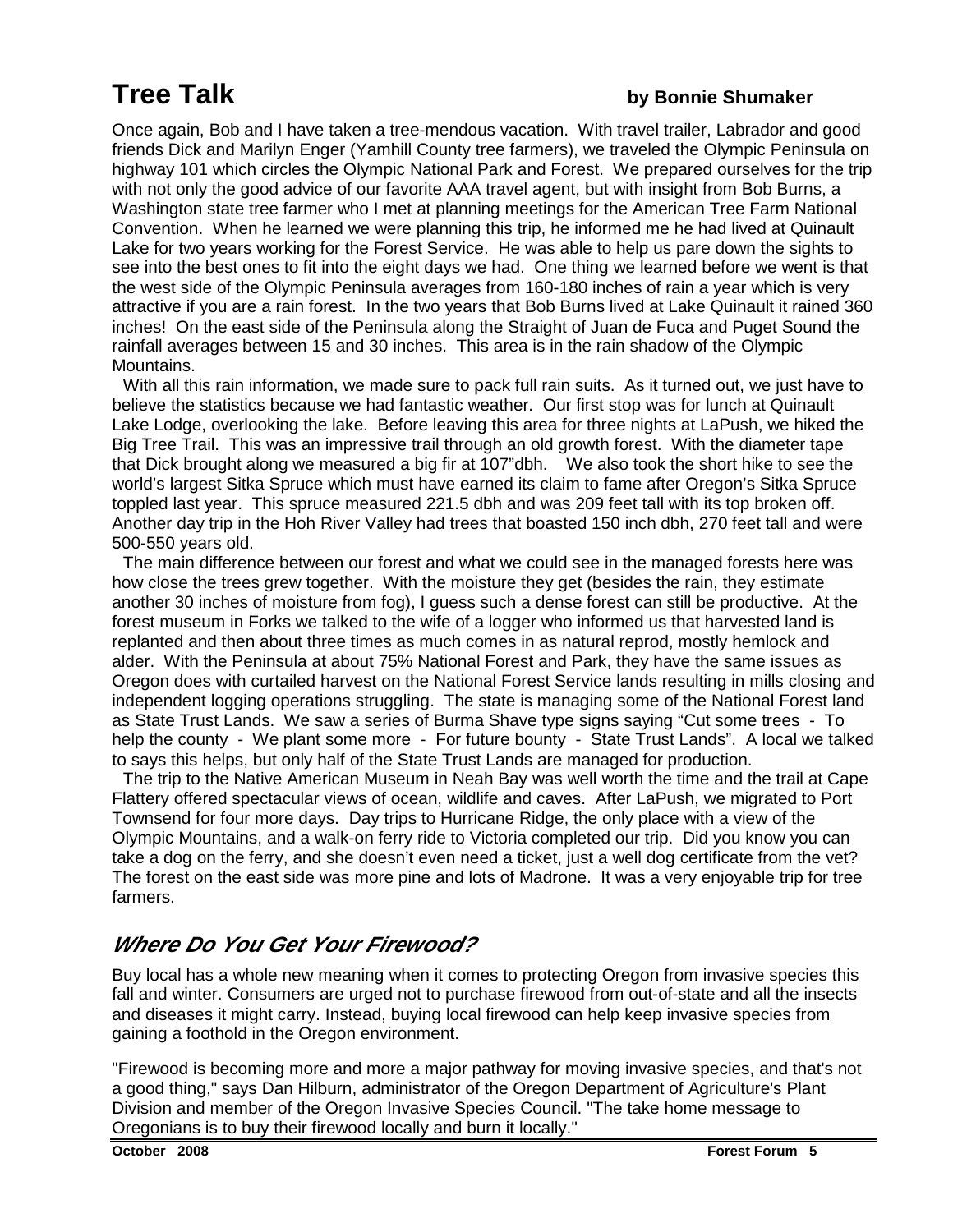# **Advertising Opportunity:**

**The Forest Forum is a monthly newsletter sent out to over 250 members and friends of WCSWA. Advertisers receive free newsletters for the duration of their ads.** 

#### **ADVERTISING RATES (PRICE INCLUDES TYPESETTING & AD PREP)**

**YES!** I want to advertise in the WCSWA Forest Forum. Ad size:

Enclosed is a check or money order for: 1 issue \_\_\_ 4 issues \_\_ 12 issues \_\_

| Company______      |  |
|--------------------|--|
| Contact            |  |
| Address_______     |  |
| City/State/Zip____ |  |
| Phone              |  |
| Fax                |  |

1 issue 4 issues 12 issues 1/12 page  $$15$   $$30$   $$75$ 1/6 page | 25 | 50 | 125  $\frac{1}{4}$  page | 35 | 70 | 175  $1/3$  page  $\begin{array}{|c|c|c|c|c|} 45 & 90 & 225 \end{array}$  $\frac{1}{2}$  page | 65 | 130 | 325 2/3 page | 86 | 170 | 425 **Full** page 125 250 625

Please send this form, ad copy, logos, photos, etc. to:

**Dallas Boge, 10735 NW Thornburg Rd, Gales Creek, OR 97117** 

**Thank you for supporting Washington County Small Woodlands Association!** 

# Seedling Orders

Seedling orders are coming in. Have you sent in yours? Lewis River Reforestation has confirmed that the WCSWA plot has slightly over 42,000 healthy seedlings. It is important to get in even small orders as soon as possible so that when we get large orders we know how many are available. WCSWA's seedling program is designed as a ready source for landowners that need anywhere from 100 to many thousands of seedlings. So check out your last year's planting for mortality or find those places that every tree farmer knows needs aforestation or reforestation and send in your order to:

> Bob Shumaker 52490 NW Cedar Canyon Rd. Banks, OR 97106

If you lost the order form that was in last month's newsletter, call Bob at (503)324-7825.

#### **DIVERSIFYING INCOME OPPORTUNITIES ON SMALL WOODLANDS / FORESTLAND in West Multnomah and neighboring areas**

Small woodland owners in Northwestern Oregon manage some of the most biologically rich forests in the world. By understanding the wide variety of new markets and incentive programs now available, woodland owners can translate that biological richness into diverse income opportunities.

West Multnomah Soil and Water Conservation District (WMSWCD) and partner groups will offer a one-day workshop on Saturday December 6, 2008 at PCC Rock Creek to introduce landowners to a series of strategies and tools for maximizing the economic potential of conservation-based forest management. Please mark your calendars! Speakers from companies and organizations in the Northwest that specialize in small woodland management, markets, and incentive programs will provide a thorough overview of each strategy.

Programs and strategies addressed will include: 1) Financial Assistance Programs for Small Woodland Owners; 2) Forestry Based Carbon Credit Markets; 3) Small-scale Wood Product Manufacturing & Direct Sales; 4) Conservation Easements; 5) Forest Stewardship Council (FSC) Certification and Markets; and 6) other Environmental Certification. There will be a nominal registration fee to cover the cost of lunch and the facility. The speakers are free! For more information, contact Kammy Kern-Korot, WMSWCD Conservation Planner & Team Leader, at 503-238- 4775 x108 or kammy.kern-korot@or.nacdnet.net. Also see our website at: www.westmultconserv.org.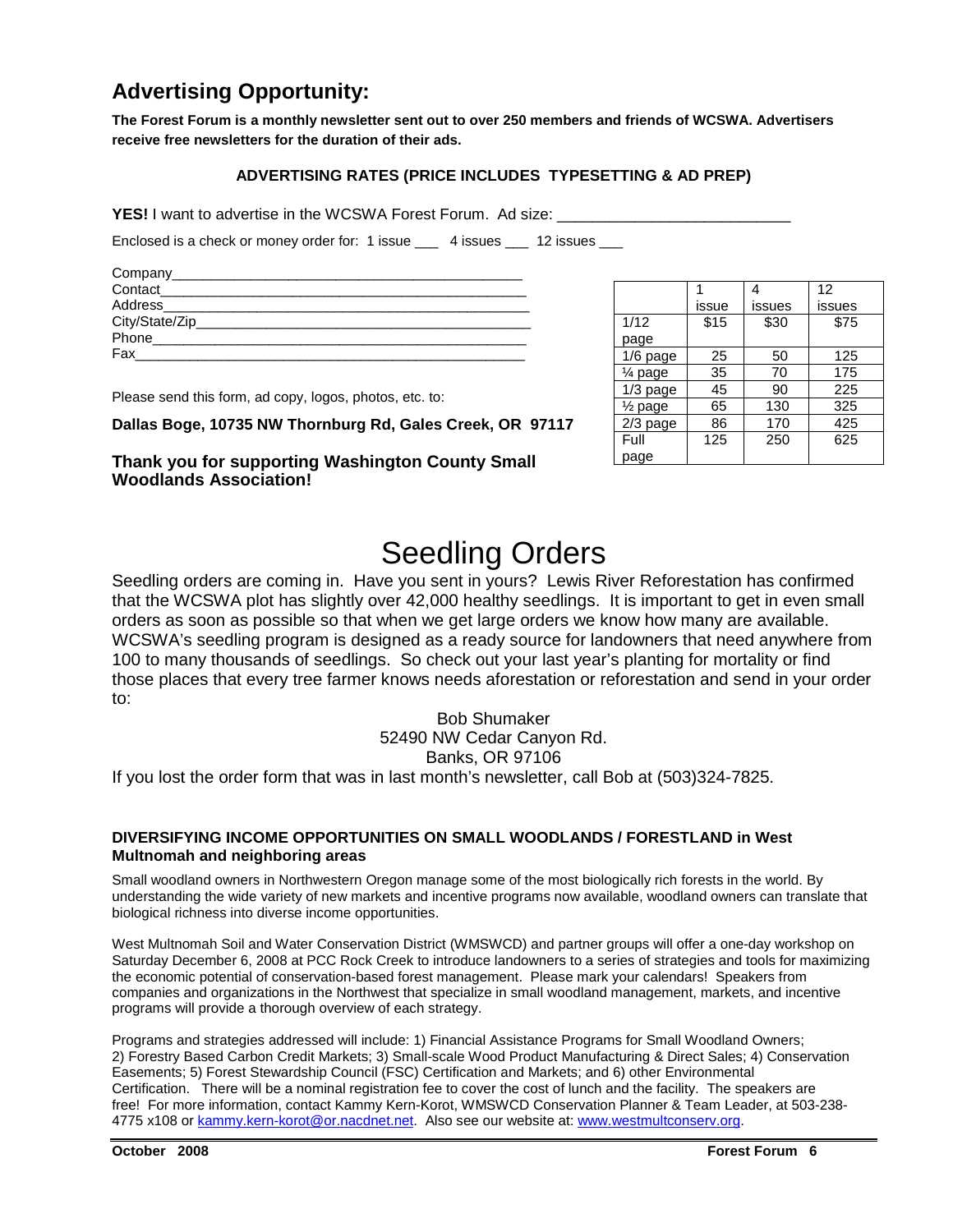## **Ties to the Land: Your Family Forest Heritage**

On October 16 five members of the WCSWA and two family members turned their thoughts to "planning for an orderly transition" of their forest lands. The course, **"Ties to the Land: Your Family Forest Heritage**" was sponsored by the Oregon Woodland Cooperative.

----And you know what? It was great regardless of where you are in considering (or not considering) transition. After all, at the time of transition, it is difficult to think long range. The case study course was jam packed with facts and lists of resources, but always in support of accomplishing intergenerational transition of forest ownership and management in a flexible, creative manner which leaves everyone feeling a part of a group effort.

Can't wait until the course is offered again? Tom Nygren has the course tape if you'd like to preview it. **Joanne Rose, Enthusiastic Participant** 

#### **Refreshing Your Perspective**

We all need to refresh our perspective on the topic of logging and timber harvest practices every once in awhile. Critics of logging and timber harvest are quick to condemn the disturbance they see, and equate change with destruction – ignoring the fact that change in the forest is inevitable. Too often the improvement of logging practices over time is not recognized, nor is credit given to the increased skill and sensitivity of loggers to the health of the forest, streams, and wildlife. A recent editorial by Contributing Editor Jim Mooney in the September/October, 2008 issue of Timber Harvesting & Wood Fiber Operations pointed out a way to answer those who wish to ascribe the past to the present:

I once had a conversation with a physician acquaintance who was ragging on the logging industry of 100 years ago and the so-called "timber barons". I acknowledged that the past practices of our industry were not good examples, but I took great pride in explaining modern logging practices with it's thinning and other silvicultural practices, careful regard for stream and soil protection, and vigorous safety standards I then asked him to consider his own profession with procedures such as "bloodletting", abominable amputation practices, even daily doses of mercury and castor oil. Just imagine being a civil war soldier about to undergo a battlefield amputation with no anesthesia and basically a worn hacksaw. The doctor paused and said, "You are right, I never thought of it that way. I guess we have both come a long way"

### **Wood Supply Shocks Expected**

A series of supply shocks is expected to create temporary or permanent wood shortages or dislocations – which could propel wood prices higher:

- The Russian log export log tax, impacting 40% of the global log trade
- Global warming, causing damage to forests from insects (e.g. pine beetle) and disease
- Greater demand for sustainable forestry (reduction of illegal logging worldwide)
- Ongoing conservation withdrawals
- Growing demand and fiber shortages in Asia (China, India, etc)
- Closed wood processing capacity (US/Japan/Europe, due to cyclical downturns)
- Emerging markets for carbon/forest-related carbon credits and green construction
- Rapid expansion of the bio-energy sector

The last of these shocks, bio-energy, is of increasing concern to forest products firms. As a percentage of total costs, energy costs range from 5% to 25% for manufacturing facilities. As bioenergy using wood, chips, and residuals increases, pressure will increase on wood supplies for other uses.

#### **September issue, Wood Markets Monthly**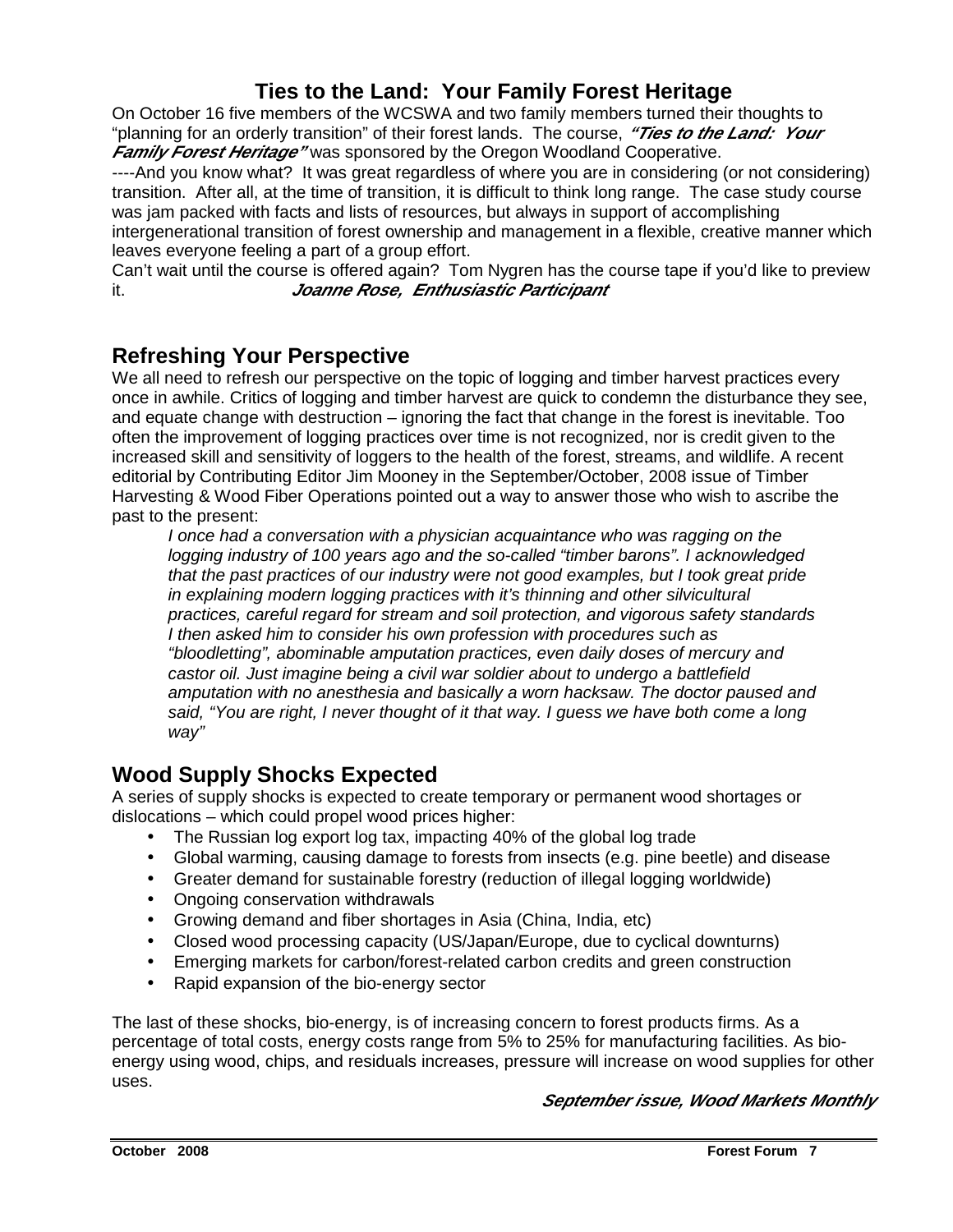

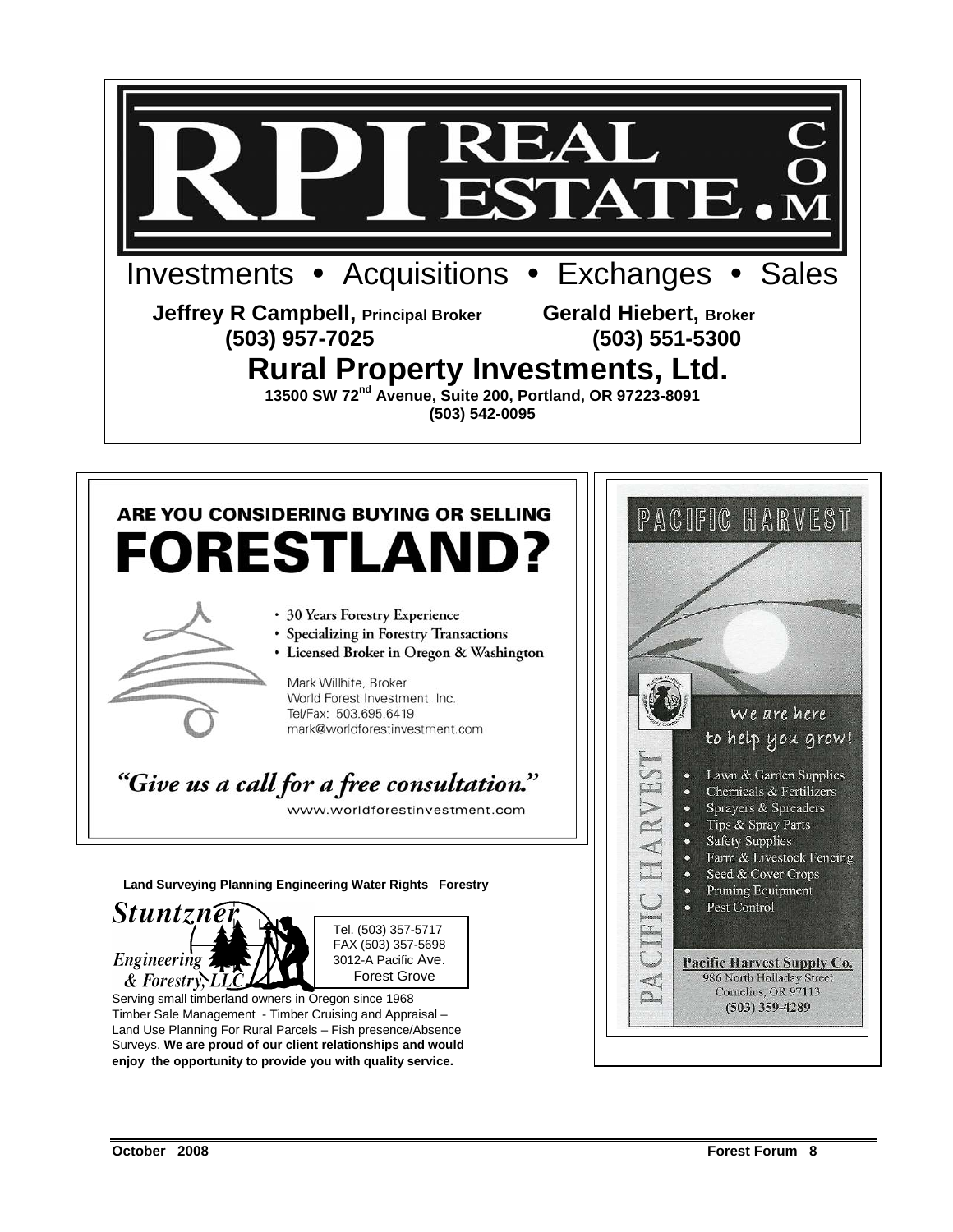# **Project BudBurst has started!**

FYI - This is a participatory monitoring project sponsored by the BLM, USFWS, NSF and ESRI. It seems to be modeled on Canada's national citizen science-based monitoring network. They don't have anything on their website about intellectual property rights (they make data points available on the website) so one would need to be careful about kinds of data they collected. Thanks to Eric Jones, executive director of the Institute for Culture and Ecology for providing this information. See http://www.windows.ucar.edu/citizen\_science/budburst/ for more information. Ed.

Project BudBurst is a national field campaign for citizen scientists designed to engage the public in the collection of important climate change data based on the timing of leafing and flowering of trees and flowers. BudBurst participants take careful observations of the phenological events such as the first bud burst, first leafing, first flower, and seed or fruit dispersal of a diversity of tree and flower species, including weeds and ornamentals. The citizen science observations and records are reported into the BudBurst data base.

Last year's inaugural event drew thousands of people of all ages taking careful observations of the phenological events such as the first bud burst, first leafing, first flower, and seed or fruit dispersal of a diversity of tree and flower species, including weeds and ornamentals. The citizen science observations and records were entered into the BudBurst data base. As a result of the pilot field campaign, useful data was collected in a consistent way across the country so that scientists can use it to learn about the responses of individual plant species to climatic variation locally, regionally, and nationally, and to detect longer-term impacts of climate change by comparing with historical data. Due to the enthusiastic response and robust participation in the 2007, the Web site features for Project BudBurst have been expanded in 2008!

Join in collecting important climate change data on the timing of leafing and flowering in your area through Project BudBurst! This national field campaign targets native tree and flower species across the country. With your help, valuable environmental and climate change information around the United States will be compiled.

**Register Now** - Become a member of the Project BudBurst community! This allows you to save your observation sites and plants that you are monitoring throughout the year and for coming years.

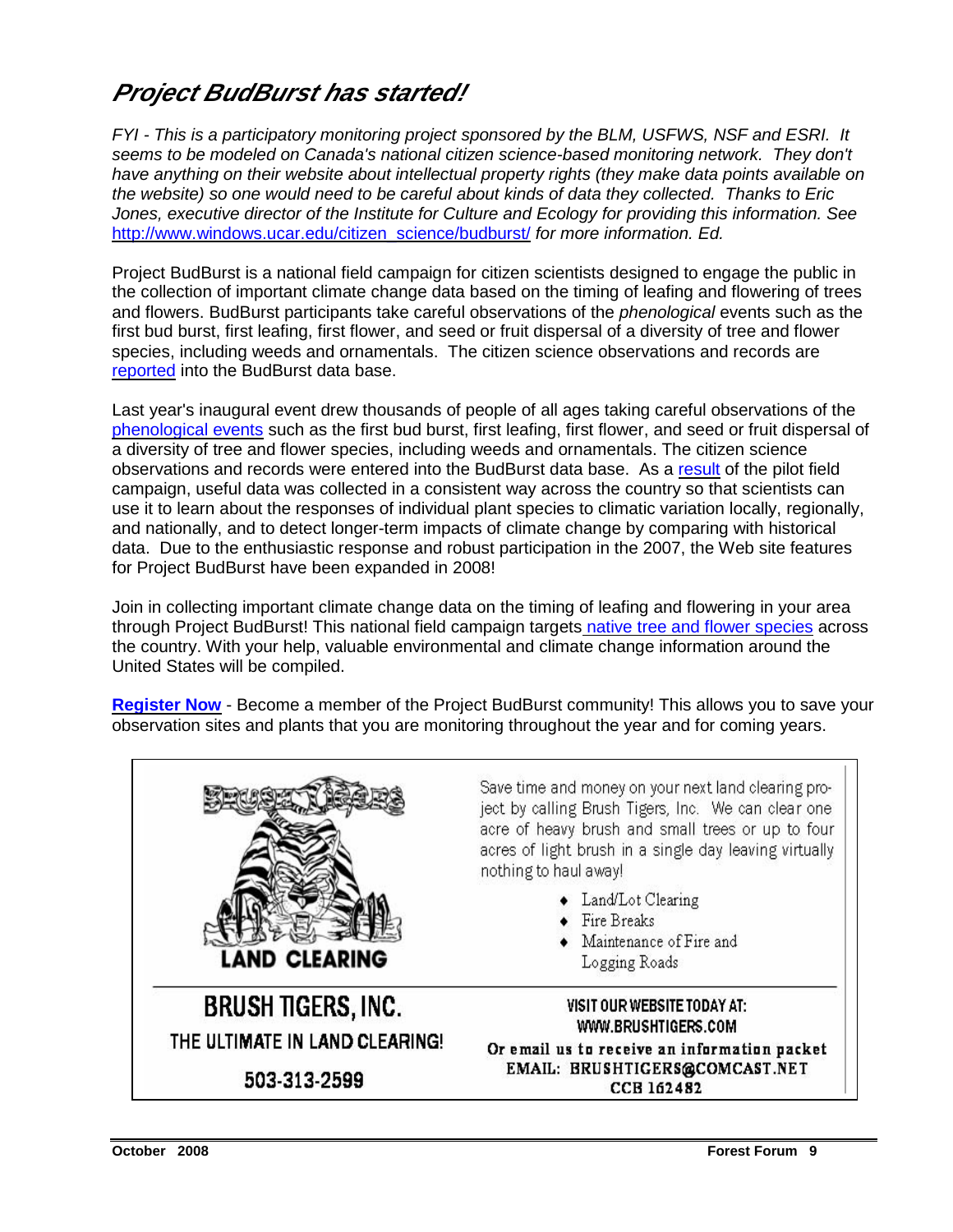

# CREATIVE FORESTRY

WARREN TAUSCH, CERTIFIED FORESTER SPECIALIZING IN **PARTNERSHIPS** 

• WITH YOU, THE FOREST OWNER, SEEKING CREATIVE APPROACHES TO YOUNG STAND MANAGEMENT

• WITH NATURE, IN THE ONGOING CREATION AND EVOLUTION OF A HEALTHY, DIVERSE FOREST!

 FREE INITIAL CONSULTATION! CALL WARREN AT 503-481-1921. VISIT MY WEBSITE AT

www.tauschforestconsulting.co

#### **OFRI Leadership Change**

Several changes to OFRI's leadership took place over the summer.

Paul Barnum was appointed as OFRI's new executive director effective Aug. 21. He succeeds Leslie Lehmann, who retired after serving nearly 16 years as OFRI's founding executive director.

Pete Sikora, chief operating officer for Giustina Resources in Eugene, was elected OFRI's board chair. Sara Leiman, co-owner of Coast Range Conifers LLC in Monroe and a current OFRI board member, was named vice chair.

# **For All Your Forest Management Needs,** Let MAP's Experience Work for You

MAP, Inc. specializes in forest management for private woodland owners. Our goal is to create a partnership with our clients and manage their timberland together.

REFORESTATION . LOGGING . MARKETING . STEWARDSHIP MANAGEMENT PLANS



TIMBER APPRAISAL & CRUISING · FOREST MANAGEMENT · CERTIFIED FORESTERS



19170 S. Molalla Ave. Oregon City, OR 97045 Email: map@web-ster.com FAX (503) 655-6578

# 03-655-

**A** Lofthus A<br>Forestry Services

Timber Cruising and Appraisals . Log Marketing . Logging Supervision Forest Management Working for you! Home: (503) 637-3145<br>Cell: (503) 201-4590<br>Fax: (503) 637-6317

Don Lofthus 42704 SE Kleinsmith Rd.<br>Sandy, OR 97055



m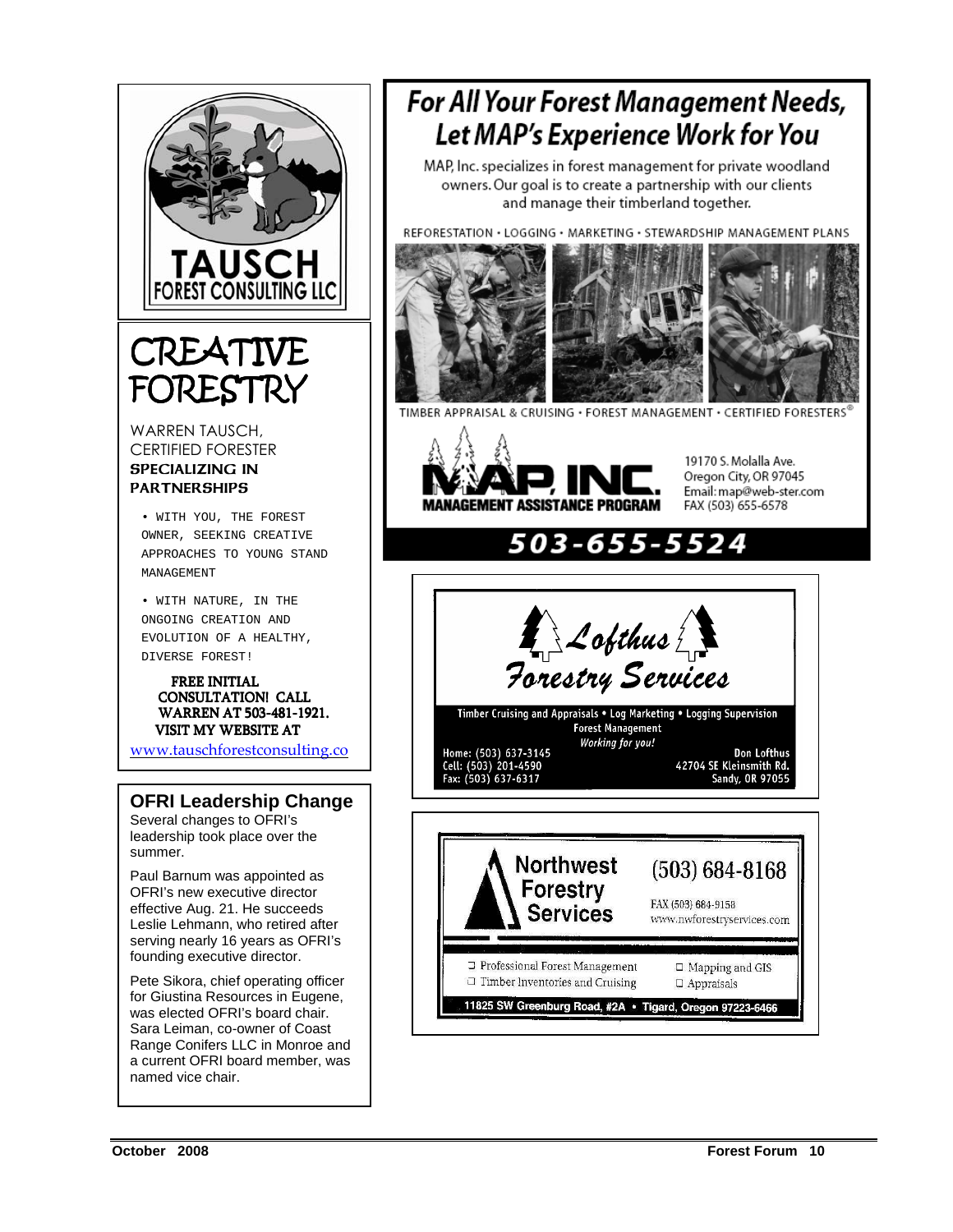

# **Beck, continued from page 1**

specializes in custom timbers and clear lumber. His responsibilities included production tracking and log and lumber inventory management. Bryan's experience also includes working jointly with Jeld-Wen and Neste Resins to optimize resin formula and implementation in Jeld-Wen's MDF door skin production. He also has worked in sawmill quality control for a dimension lumber producer and participated in market research for Chilean radiata pine exports. Bryan also has worked in custom home construction and custom cabinetry.

Bryan has a Bachelor of Science degree in Forest Products from Oregon State University.

Many sawmill managers measure the value of the lumber yielded by a given volume and type of log and then subtract the associated manufacturing cost. The amount left (if any) is the Return-To-Log (RTL) value for that particular log type. Since raw material cost is typically 60 to 70 percent of a mill's total costs, knowing RTL information and adjusting procurement practices accordingly are critical to a sawmill's success. Therefore, using examples from several United States regions, Bryan's presentation will focus on one approach to developing RTL values for use in sawmills and plywood plants. The relevance to landowners is that it will help them understand why certain mills prefer certain logs and develop an increased understanding of timber values.

#### **OFRI Board Seeks Applicants**

State Forester Marvin Brown is seeking applicants for the Oregon Forest Resources Institute Board of Directors. A position representing small woodland owners owning between 100 and 2,000 acres of forestland, and who has no direct financial interest in any forest products processing activity is open, along with two producer positions. If you are interested, go to www.oregonforests.org, the OFRI website, and learn more about OFRI. Contact Dan Postrel, ODF at 2600 State Street, Salem, OR, or by e-mail at dpostrel@odf.state.or.us.